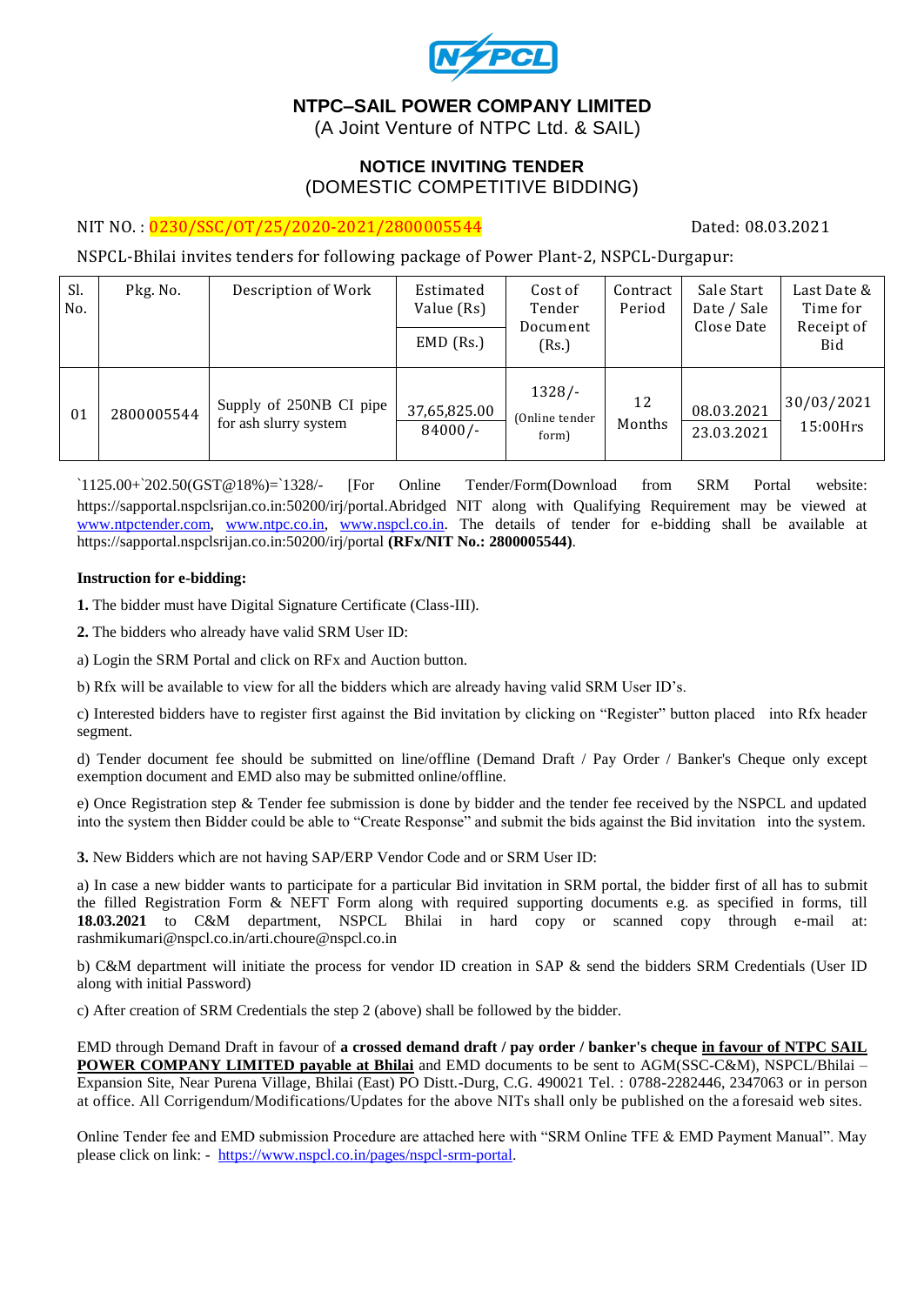#### **Qualifying Requirement**

**Name of The item : Supply Of 250NB CI Pipe for ash Slurry System.**

#### **1)Financial Criteria:**

**The average annual turnover of the bidder in the preceding three financial years as on the date of bid opening shall not be less than 49.374 lakhs.(Rupees Forty nine lakhs thirty seven thousand four hundred only)**

#### **2)Technical Criteria:**

**2.1)The bidder should be manufacturer or an authorised dealer of manufacturer of cast iron pipes.** 

**2.2)The bidder should have successfully executed similar works during preceding 7 years reckoned as on the date of Techno commercial bid opening having executed value as per following details:**

**a. At least one order of value not less than Rs 39.5 lakhs OR**

**b. At least two order of value not less than Rs 24.68 lakhs each OR**

**c. At least three order of value not less than Rs 19.75 lakhs each**

### **Note:**

**1)The word "similar" means that at least one item of the order submitted shall contain CI pipes.**

**2) The Word "Executed" means that the Bidder should have achieved the**

**progress specified in the QR para 2.2 even if total contract/ work order is not completed/ closed.** 

**For QR no 2.2, bidder must submit documentary evidence in support of meeting QR like copy of works completion certificate from the client/last running bill/ measurement book of last bill paid/ protocol jointly signed by owner and contractor/ works bills along with the LOA copy.**

**3)For QR no 1, bidder must submit copy of audited balance sheet and profit & loss account for the specified period. In case where audited results for the last financial year as on the date of Techno commercial bid opening are not available, the financial results certified by a practicing Chartered Accountant shall be considered acceptable. In case, bidder is not able to submit the certificate from practicing Chartered Accountant certifying its financial parameters, the audited results of three consecutive financial years proceeding the last financial year shall be considered for evaluating the financial parameters.** 

**4) Other income shall not be considered for calculation of annual turnover.**

**5) Values mentioned in technical criteria clause 2.2 are inclusive of taxes.** 

**6) The Bidder has to submit documentary evidence in support of clause 2.1 of QR.**